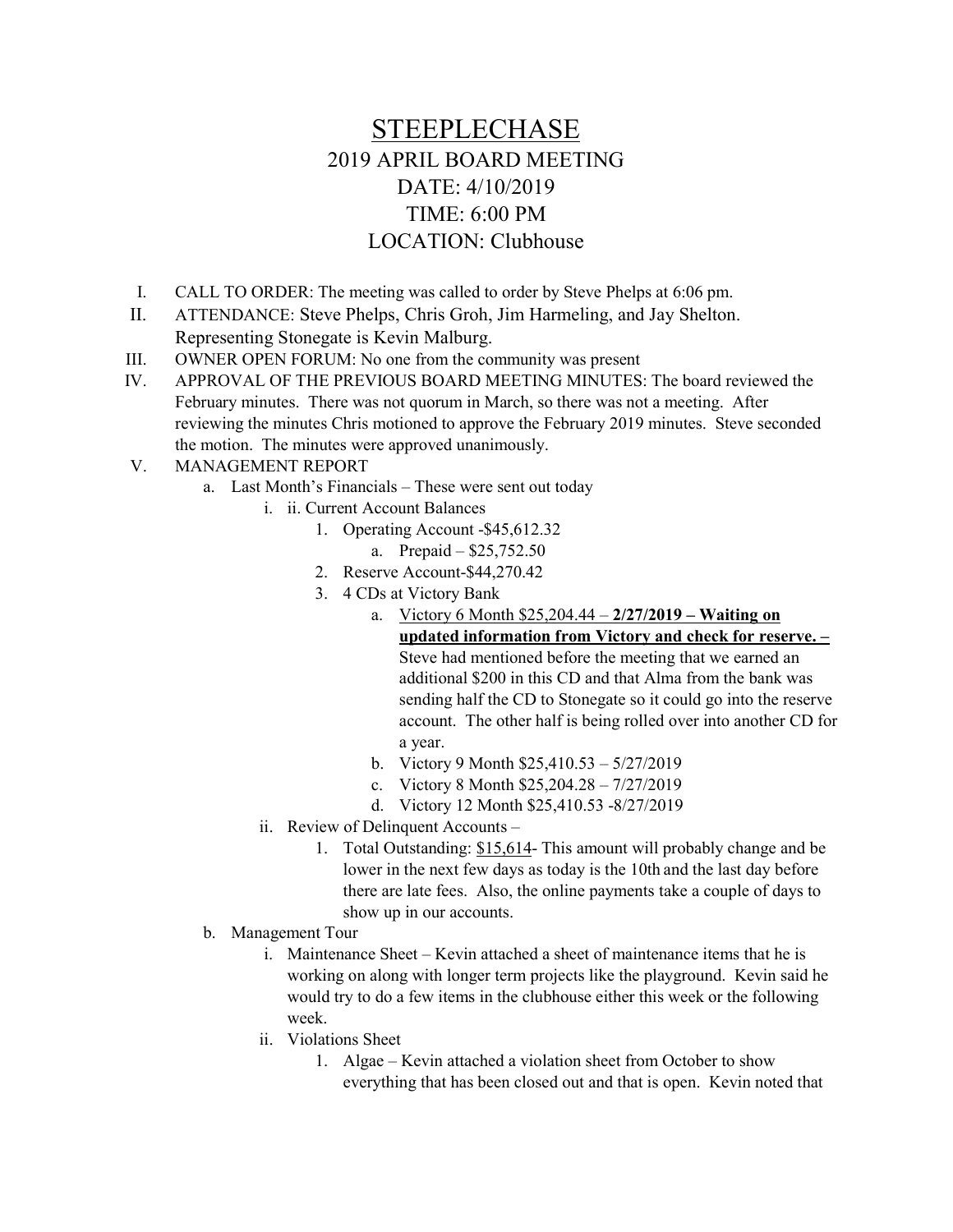when he went around that there were a larger number of homes with Algae on them and they were a bulk of the violations that went out.

## VI. OLD BUSINESS:

- a. Owner Forum In the February meeting the board discussed the owner forum and resident's involvement in the overall meetings. Prior meetings where residents were involved in the discussion of the boards business increased the time of the meetings. The board voted to allow residents to voice their concerns during open forum, but after owner forum is closed that residents would not be allowed to discuss board business until the meeting adjourned.
- b. Running of meeting In February's meeting the board discussed the concerns raised that management was running the meeting. The board had discussed these concerns and voted that the president would open the meeting and then ask management to run through the agenda items as they would have obtained the quotes, talked to residents, and know what the agenda item pertained to. The board would still make all voting decisions and direct the business of the HOA.
- c. Potter House Group Kevin had been contacted by the builder and Jeff and followed up with him that all communication should go through Jeff and not Kevin or the board. Any decisions that need made will be passed onto the board.
- d. Flag Pole Kevin showed the board a diagram of where the flag was proposed to go which is west of the Gazebo. Kevin wanted to make sure that would be a good location for the flag to go. The board agreed on the location. There were three proposals for lights to go on the flag. Rose came in at the lowest bid and chose an option that would tie into the electric off the Gazebo and involve little disruption to the landscaping. The board agreed that seemed like the best option. Kevin presented 3 Bids of  $25' - 40'$  and either fiber glass external, fiberglass internal, or aluminum external. Kevin recommended not going with Aluminum, as there tends to be less strength to it. The fiberglass option had been a concern about possible cracking or flaking. Kevin followed up with the manufacturer and with the 3-coat process, flaking and cracking is not something that occurs anymore. Internal is nice in that the flag can't be messed with at all, but it's more than double the external price. The board discussed all of these concerns and wasn't sure if they should spend more money at this time. Kevin said that for what they are doing, it's a relatively low cost and seemed to be something that a majority of individuals in the community seemed to want. There wasn't a set price yet since Kevin needed to know what flag pole they wanted to go with to determine final shipping and installation costs. Chris motioned to approve the lighting work for the flag pole, 25' fiberglass external flag pole, and installation for a cost of \$2,550 or less. Jay seconded the motion and the motion was carried unanimously.
- e. A little before the vote was cast a homeowner, Larry Mazzuckelli, came in and sat down. After the vote carried the board welcomed Larry to the meeting. Larry again raised the issue that he believes it is inappropriate that management is running the meetings and he brought out a binder and pointed out the line where the president is the one that should be presiding over the meeting. Steve told Larry that the board had discussed these concerns and in the February meeting, voted that the president will open the meeting and at that time can ask management to run through the agenda.
	- i. Larry apologized for coming in late as he was not aware that the meeting time had changed to 6:30 p.m. He noted that the communication from the board has been terrible and that you can never communicate enough. The minutes for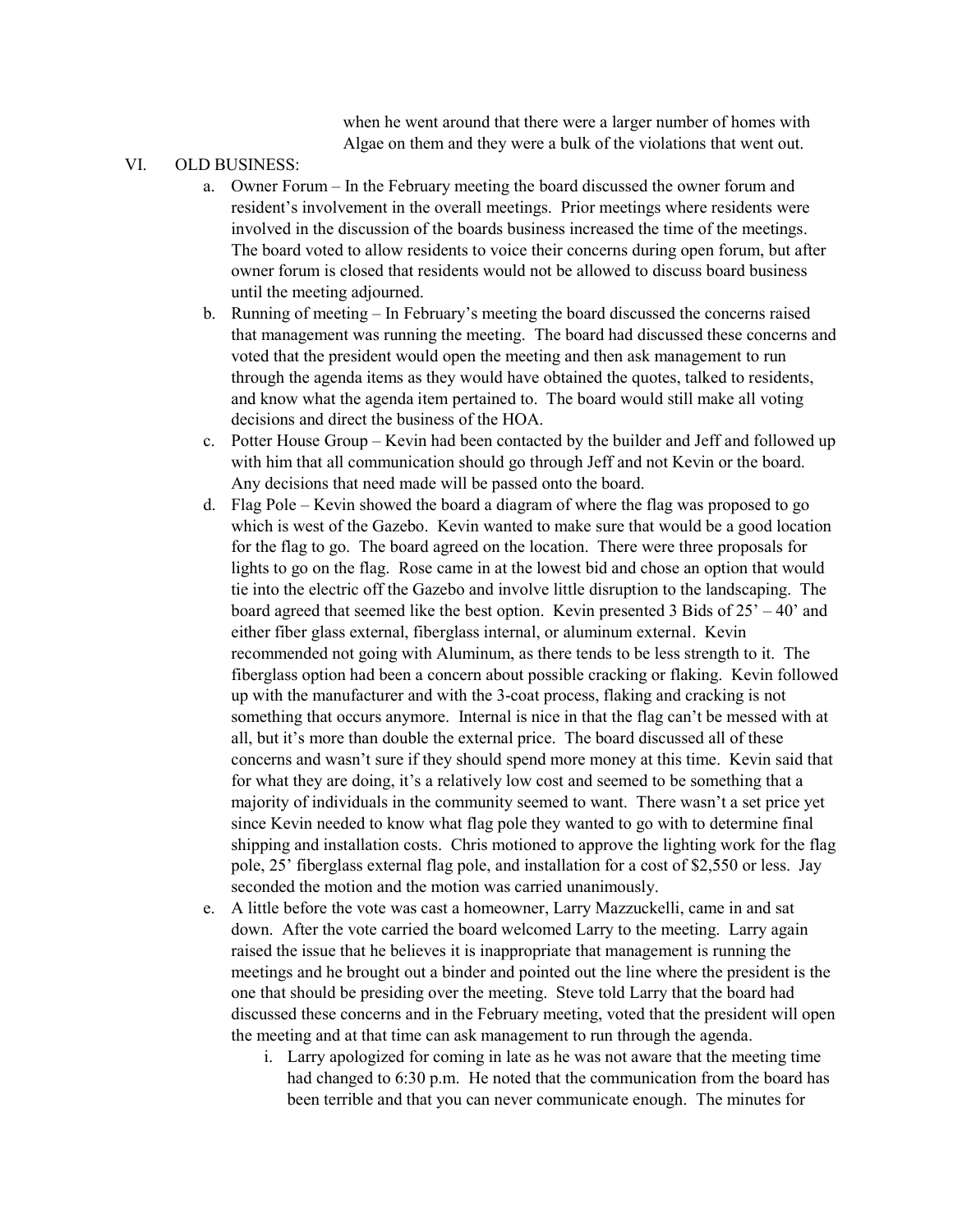these meetings only need to be a page long at most. There used to be a sign that went up in front of clubhouse to make residents aware of meetings (the board tried to mention to him it was the next item on the agenda, but he continued on) and stated now that Chris is an Admin of the Facebook group that there could be more communication through it. Steve spoke up and informed Larry that the meetings were at 6:00 pm and not 6:30 pm and wanted him to know. Kevin suggested that he might want to mention to Larry about the owner forum and how the board had voted. Larry then asked what it was that Kevin had just done. Jay commented that it sounded like Kevin made a suggestion. Larry said no, that he was running the meeting. Jay presented the example that if he wanted to talk about candy canes and he asked Steve if he wanted to talk about Candy Canes and they both agreed, then they would be talking about Candy Canes. Larry then asked if it was on the agenda. Jay said no, but that was the point. Jay noted that Larry has been part of meetings and that in many 500 fortune companies that this is the way that meetings are run. After the board has told you (Larry) their opinion, it wasn't good enough for you. Larry – Are you accusing me? Jay – No, but you keep bringing this matter up for discussion. Larry – The board wants to keep fighting about this concern in general. I had come in for other concerns, but since it doesn't appear the board can hear my issues, I'll leave. Jay – I think we can make time to listen to your concerns since you were not aware of the meeting time. The board agreed.

- ii. Larry discussed that around the lake the grasses should be 2 to 3 feet deep around it. This is to help with the geese from getting up and walking up onto the ground. That the board should have a plan in place for the geese if they don't because people will be concerned about them. The board had discussed at one time having someone going around on an ATV and washing the walkway off of the goose poop. Since Larry has been in the association, he has seen  $2 - 3$ feet of the lake wash away. It keeps eroding and is in terrible shape. The board has reserves and money to spend, so if they don't do something to stop this and it keeps washing away, he is going to be very upset about it. He recommended reaching out to George Giles as he might be able to give some options when it comes to using Rift Raft and using it around the lake. Jay mentioned that the Boone County Conservation District might be a good place to get recommendations on what to do around the lake. Kevin said he would look into that option.
- iii. Before leaving Larry noted that he doesn't want to keep bringing up these issues, but, "If we expect anyone to follow the rules, we expect you too."
- iv. Chris noted during the conversation and earlier in the meeting that he had not been asked to be an Admin, the creators had made him one. Kevin also noted that using Facebook by the board can open the board up to liability and it's better to have less avenues of communication at times so nothing gets missed. At this point the board decided to discuss under new business, I. E-Mail communication: Minutes, other items, etc.
- f. Sign for meetings Kevin presented a sign that was changeable to the board that could go out front. The concern previously was that the sign did not seem as durable to wind. This sign can be weighed down with water or sand to keep it in place. There are wheels to help move it from place to place. The board wanted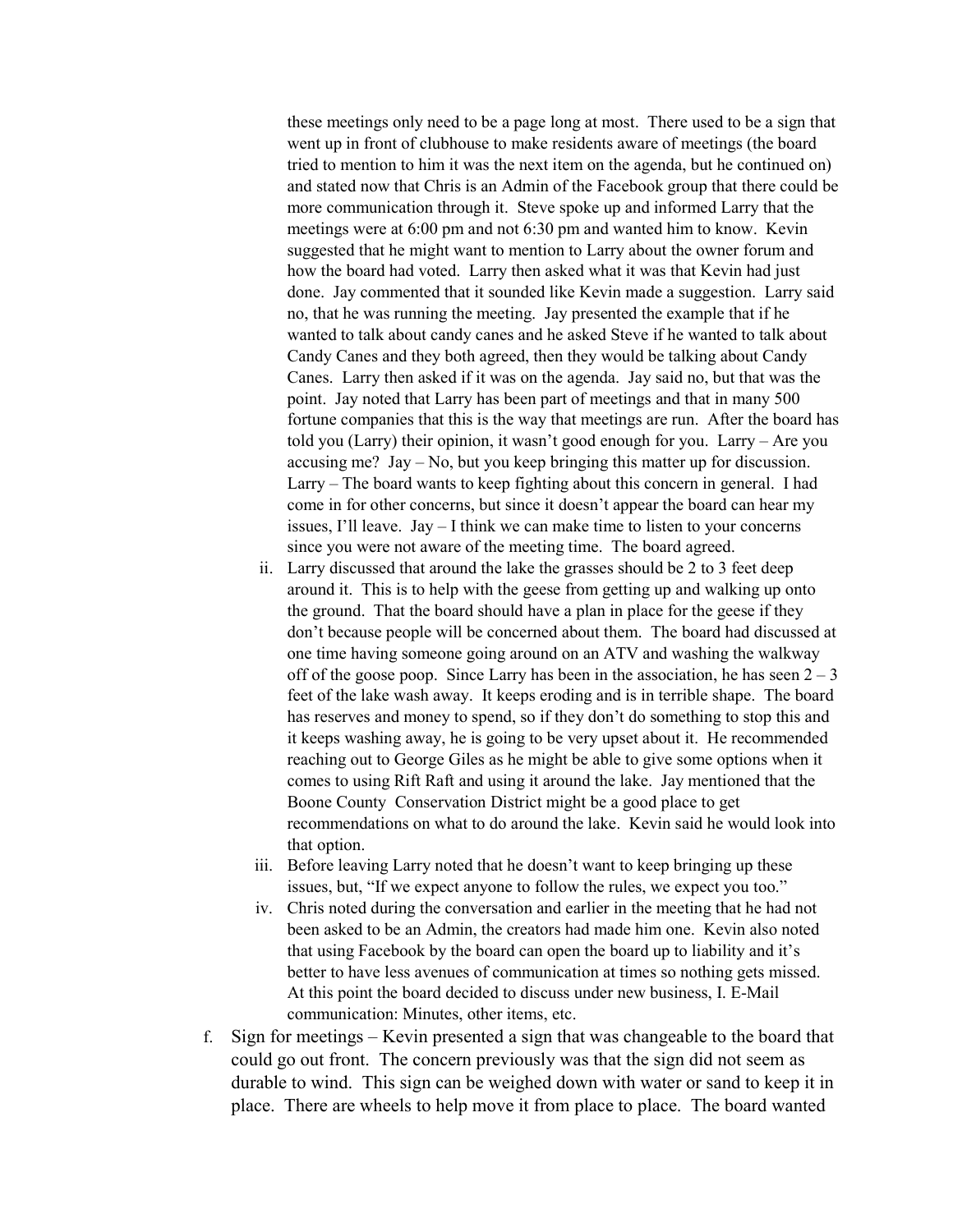to make sure that the old sign was not hidden somewhere first. They wanted to do a thorough checking of the pool room first.

- g. Christmas Lights Kevin presented the board with 3 quotes for Christmas lights. A&A has a few different options, First Green quoted a range of pricing, and L&M Lawncare you purchase the lights and they hang them. The board mentioned the lights that had at one time been in the middle of the island. Kevin stated that he is only aware of what is on the monuments. When talking with Jim Bornhorst the only thing that was put up is what he has and there had been talk of purchasing more lights, but there are no more. At this time the board tabled the decision on lights at the entrance way.
- h. John Henry Lot 221 Dead Ash Tree This was taken down a couple months ago, so this should no longer be an issue.
- i. Non-working Street Signs Kevin presented street signs from CPC to the board to get their opinions and start pricing out options for replacing the street signs. There were two options the board thought would be good options. The also discussed how they could use what they have currently. The board really likes what they have and does not want to see it go away, but there is a continued maintenance cost with it that has not been factored into the budget. The board suggested looking into Grote Street light signs, Krutz Vinyl graphics to see if there is anyway to maintain what they have and see about options for the new developer to use something similarly.
- j. Seating around pond The seating around the pond was tabled until next meeting.
- k. Website Renewal The decision in February's meeting was that the website was renewed for the next two years.
- l. Baby gate/playpen for the gym The board agreed that in February the baby gate/playpen for the gym is not something the association needs to provide due to concerns when it comes to liability. There was no further discussion.
- m. Baby swing The board agreed that in February that the baby swing would take away and limit the swings for a wider range of children. There was no other discussion about this for the meeting.
- n. Commercial Vehicles in subdivision The board reviewed the issue and would address these issues as they come up.
- o. Trash Cans The board had discussed the trash cans after a resident previously brought them up. As long as they are not overflowing and causing issues then they didn't think they needed to be addressed.
- p. Other Old Business? There was no other old business to discuss at this time.

## VII. NEW BUSINESS:

a. Bridge Repairs – Kevin presented three bids for fixing the washout from the bridge that occurred by Wexford and Sheffield. The least expensive option was adding really big rocks and hoping it slowed down the water. The other two bids presented provided options adding a lot more rift raft at 4" to 8" that runs for about 150 ft' and building up under the bridge. The board discussed this and decided before spending the money to wait until Kevin and Chris met with the County lake people and got their opinions and fixing the area.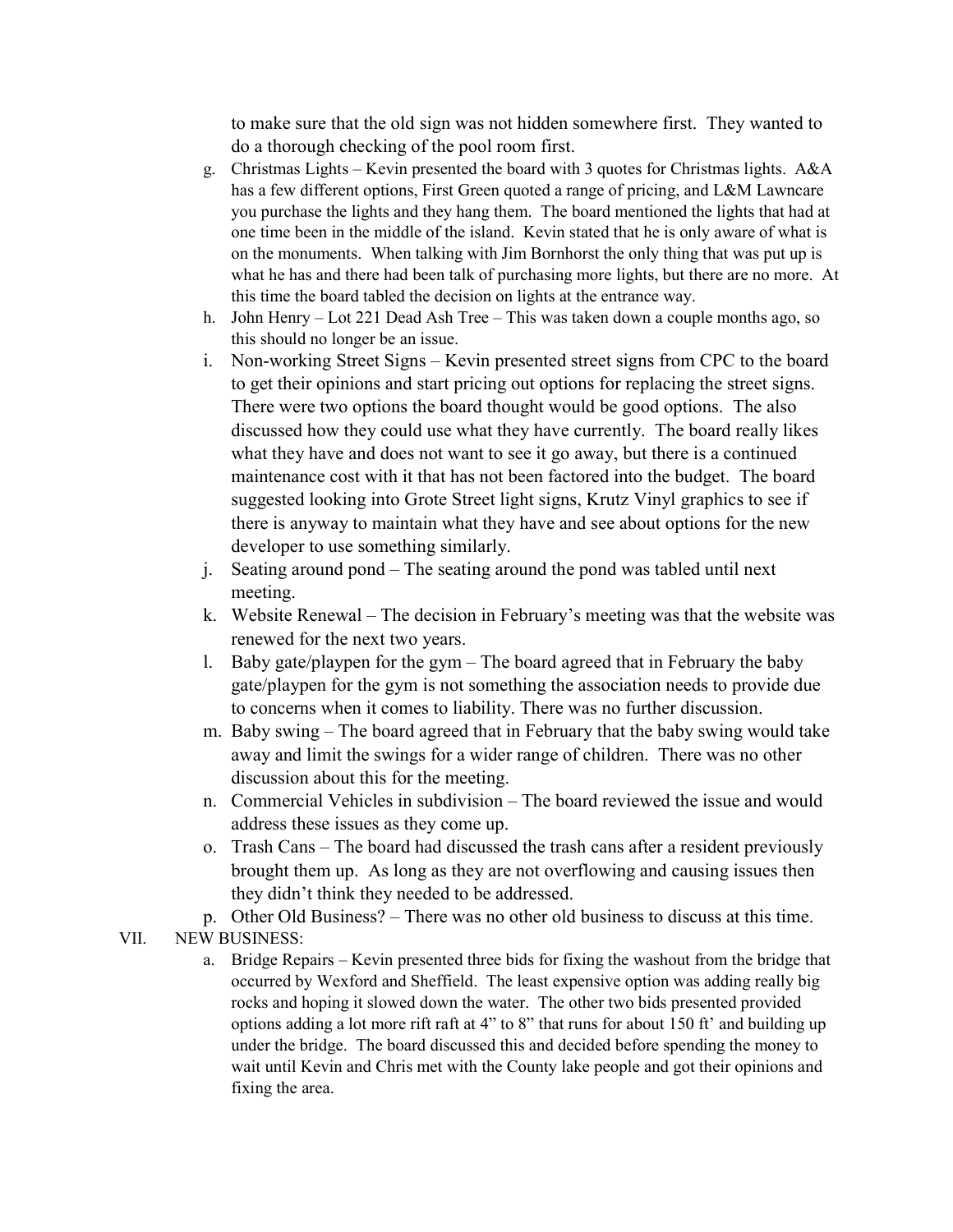- b. Pool power washing Kevin recommended getting some power washing done around the pool cement area. It doesn't look bad, but you can see stains where things spilled, and a good power washing would be better. The board agreed and said to ask Charlie to get it power washed.
- c. Newsletter The board liked the newsletter and noted that it should be added that there are dog waste bags around the lake.
- d. Lake Doctor Quotes The Lake Doctors had recommended three different options back in November for the summer. Flock Logs, Muck Digester, and adding Grass Carp. Based on the information provided, Kevin recommended the muck digester as the thing the board should do the most. It would not eliminate any muck there, but it would minimize any more from developing in the lake
- e. Pool Opening Kevin asked if there was anything special that they wanted to do with the pool opening or closing. They stated opening it that Friday before Memorial Day is fine and that sometimes they will keep it open longer if it's warmer out later in the summer.
- f. Geese Control Kevin summarized that the board was going to allow the boarders grow up with grass again. While there are options, the board is fighting nature and if there are things that seem to get out of control, the board will investigate it, but there is no one great way that will eliminate geese from coming back to the area or creating a mess. However, this can be mitigated by allowing the grasses to grown. The board agreed with this summary.
- g. Trash by freeway A community member brought up the concern that on Foxhunt near the freeway there are some trees there that has a collection of trash in them and they wanted to know if there
- h. YMCA The board discussed the YMCA and how that will have a positive impact on the community. It's making its way to this area off of Richwood and will provide an increase to the community's value. They noted that the scholarships that they provide to people in need has the highest percentage go to those that are veterans. Kevin asked if the board wanted him to e-mail out a survey that the YMCA is putting together. The board members agreed that it would be good to send it out. Kevin said he would reach out to the YMCA contact regarding information for sending out the survey.
- i. E-Mail communication: Minutes, other items, etc Kevin had noted that a resident had mentioned that maybe the board should be e-mailing out communication such as minutes, board meetings, etc. Larry had mentioned when he was at the meeting that you cannot over communicate. While Kevin is willing to communicate more through electronic means, Kevin does not want to communicate to a level where the association no longer reads the communications because there are too many of them. The board discussed the newsletters and asked how often they went out and Kevin said they are biannual newsletters. The board thought it would be a good idea to increase that to quarterly. When Kevin sends out information to the board a week ahead of time to email the community reminding them of the meeting and talk about 5 high points that might be of interest to the community. The board also discussed the signage and wanted to do one last look for signage in the community that went out about meetings days and times before buying something new.
- j. Other New Business?
	- i. Kevin noted that he met with Reserve Study Advisors this past Friday so they should have the report in the next 6 to 8 weeks at the latest.